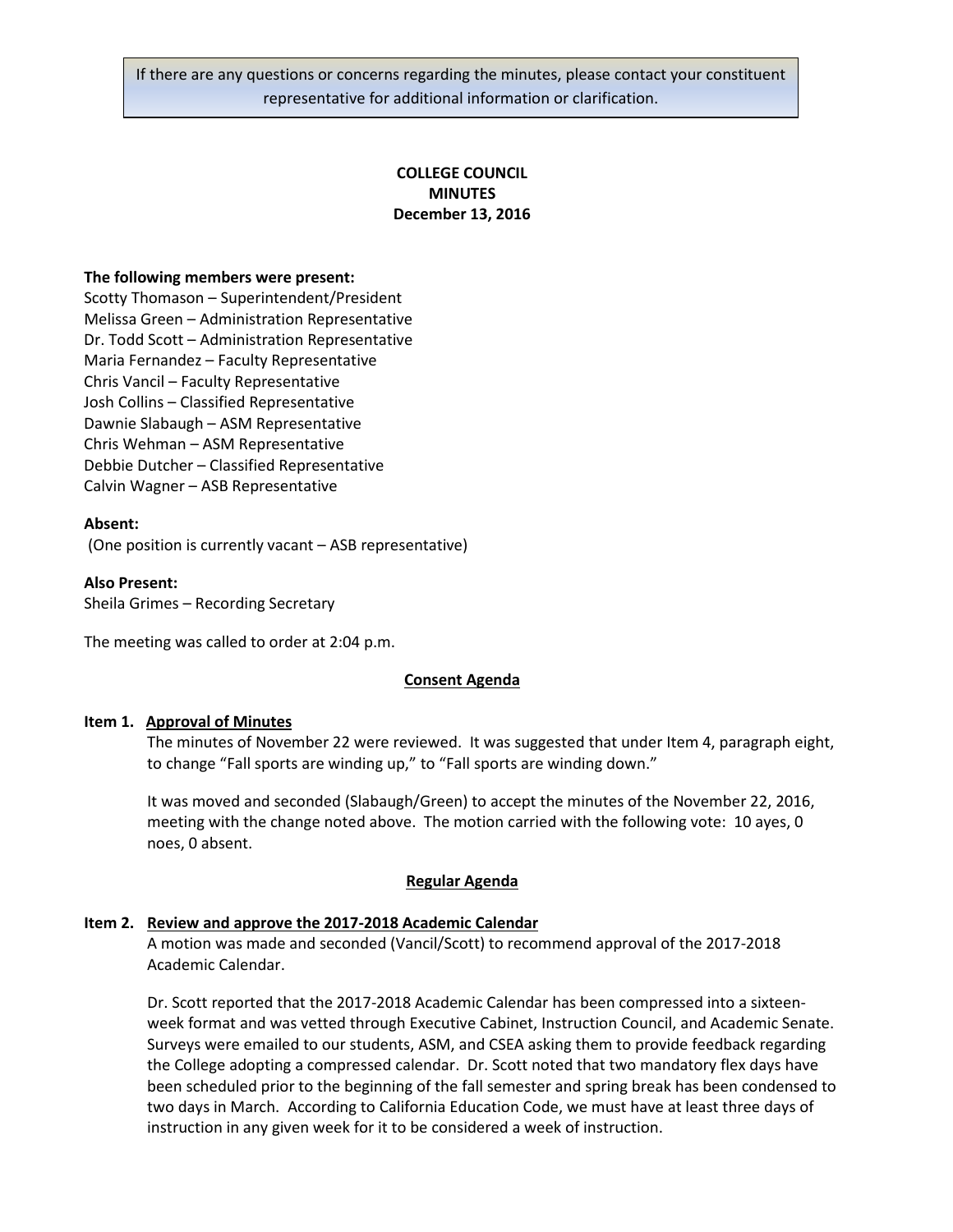*College Council Minutes – December 13, 2016 Regular Meeting Page 2 of 3*

## **Item 2. Review and approve the 2017-2018 Academic Calendar (Cont'd)**

Melissa voiced her concern regarding the short turnaround time in between the time grades are due, December 19, and the beginning of Winter Intersession, January 2, along with the College being closed for a week during this time. She noted that once all grades are submitted, Admissions and Records then run three processes (academic standing, financial aid standing, and BOG Fee Waiver standing). Therefore, it is imperative that all grades are posted no later than the prescribed due date in order to run the three processes and notify students that they will be receiving financial aid, if they are being placed on academic suspension, etc. Melissa also mentioned that this short turnaround time occurs again in between grades being due for the spring 2018 semester and the beginning of the summer session. Dr. Scott stated he will do everything in his power to ensure that instructors submit their grades on time.

The Council recommended the following revisions to the 2017-18 Academic Calendar:

- August 24 Mandatory Flex Day/In-Service
- August 25 Mandatory Flex Day/Planning
- March 30 Staff In-Service
- May 18 Commencement/Mandatory Flex Day/Planning NO CLASSES
- May 29 Grades due

The motion carried to recommend approval of the 2017-2018 Academic Calendar with the revisions noted above with the following vote: 10 ayes, 0 noes, 0 absent.

## I**tem 3. Recommend Revisions to Administrative Procedure 2730**

Revisions to Administrative Procedure 2730 were reviewed.

A motion was made and seconded (Collins/Dutcher) to recommend acceptance of revision to Administrative Procedure 2730. The motion carried with the following vote: 10 ayes, 0 noes, 0 absent.

## **Item 4. Review of Standing Committee Self-Evaluation Form**

In October, College Council incorporated several of the suggested changes recommended by the campus-wide standing committees (Budget Committee, Instruction Council, Planning Committee, Student Services Council, and Technology Council) in the spring of 2016 in addition to making a few of their own. The revised form was emailed to the chairs of the standing committees and asked that their membership once again review the final draft and let us know if any further modifications were needed. As a result, a few minor revisions were made.

A motion was made and seconded (Fernandez/Dutcher) to accept the Campus-Wide Standing Committee Annual Report form. The motion carried with the following vote: 10 ayes, 0 noes, 0 absent.

## **Item 5. Next Scheduled Meeting – Tuesday, January 10**

Scotty reminded everyone that the next College Council meeting will be on Tuesday, January 10.

## **Item 6. Other**

The Institutional Effectiveness Initiative RPT team was on campus for their second visit on Friday, December 2. Dr. Todd Scott is leading this effort and putting together the proposal for our plan to help us in our improvement efforts. We expect to receive \$200,000 in funds from the State for this endeavor in the later part of January. In approximately three months, the Team will be returning to review our progress.